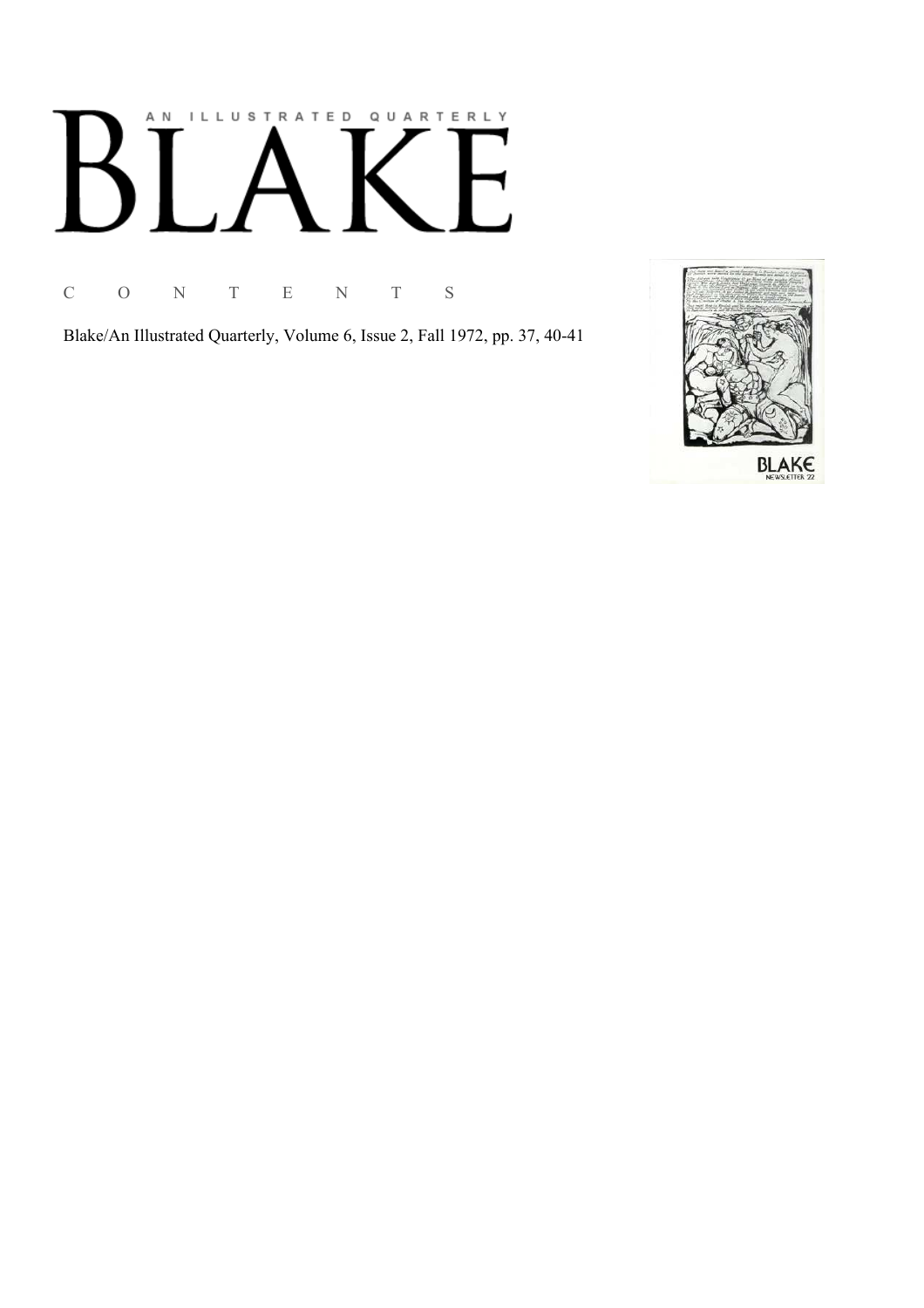Publishe d quarterl y unde r th e sponsorshi p o f the Departmen t o f Englis h o f th e Universit y o f New Mexico. Suppor t fo r bibliographical assistanc e is provide d b y th e Universit y o f California , Berkeley.

Morto n D. Paley , *Executive Editor\** Universit y of California, Berkeley. Morris Eaves, *Managing Editor*, Universit y o f New Mexico. Michael Phillips , *Associate Editor,* University of Edinburgh. Marta Field, *Editorial Assistant,* Universit y o f New Mexico. Foster Foreman, *Bibliographer*, University of California , Berkeley.

Manuscript s ar e welcome. The y shoul d b e type d and documente d accordin g t o th e form s recommende d in *The MLA Style Sheet,* 2n d ed. , rev. (1970). Send tw o copie s wit h a stamped , self-addresse d envelope eithe r t o Morto n D. Paley , Executiv e Editor , *Blake*  Newsletter, Department of English, University of California , Berkeley , Californi a 94720 , o r t o Morris Eaves , Managin g Editor , *Blake Newsletter,* Department of English, University of New Mexico, Albuquerque, New Mexic o 87131.

Subscription s ar e \$ 5 fo r on e year , fou r issues; special rat e fo r individuals , \$ 4 fo r on e year ; for thos e oversea s wh o wan t t o receiv e thei r issue s by air mail, \$8. U.S. currency if possible. Make checks payable to the *Blake Newsletter*. Address all subscription orders and related communications to Morri s Eaves , Managin g Editor.

Some back issues are available. Prices: whole numbers 14, 15, 16, and 21, \$2 each. Whole numbers 17-18 (combined issue containing Robert Essick's Finding *List of Reproductions of Blake's Art,* 16 0 pages) , \$5. Whol e numbe r 2 0 (Britis h Museu m Blak e Handlist) , \$3. Addres s Morri s Eaves , Managin g Editor.

Th e ISS N (International Standar d Serial Number ) of th e *Blake Newsletter^ An Illustrated Quarterly,* is 0006-453X.

# BLAK€ NEWSLETTER 22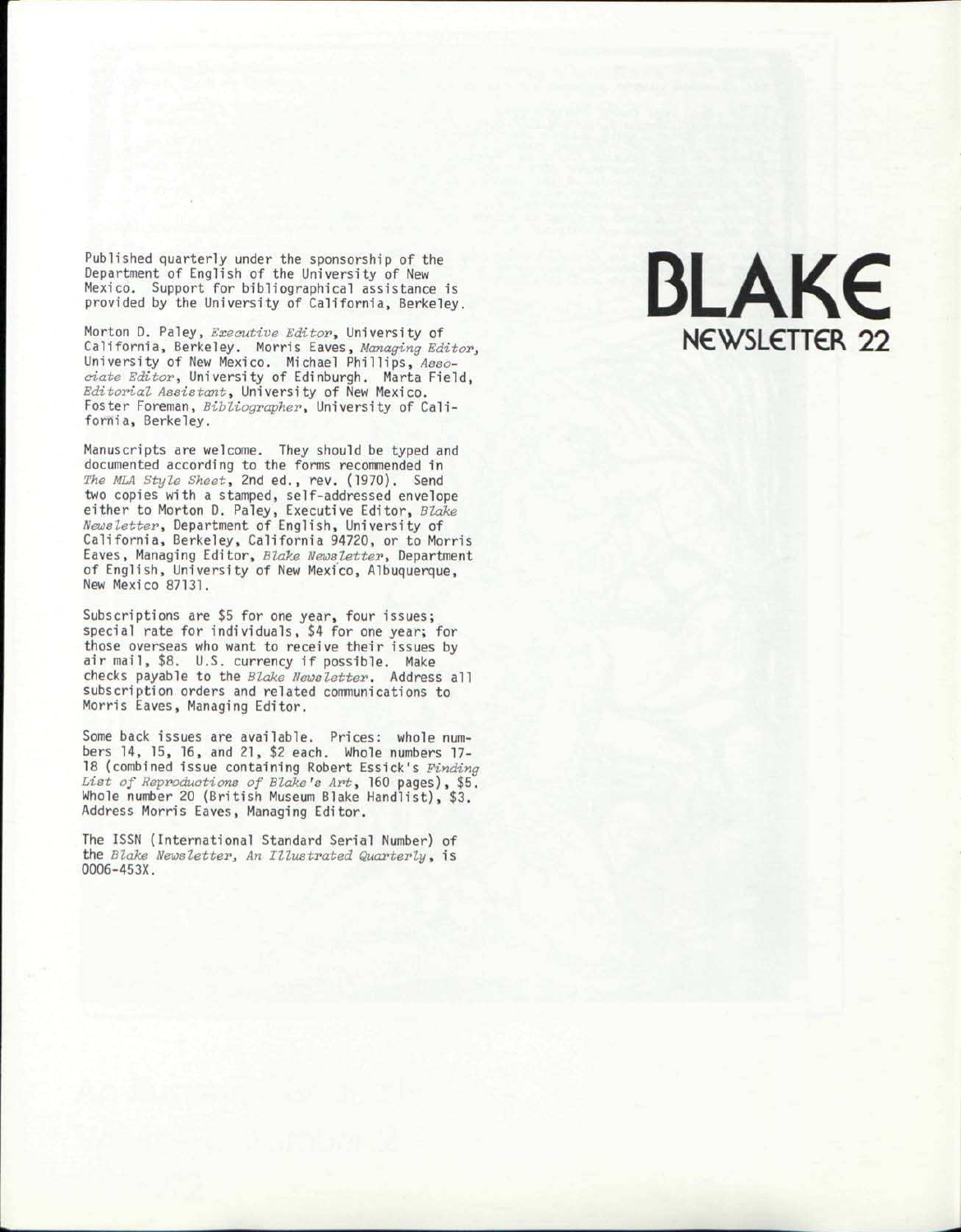### An Illustrated Quarterly Volume 6 Number 2 Fall 1972

#### NEWS

Correction by Martin Butlin, Change of Address for Morton Paley, 1973 MLA Blake Seminar, Graduate Symposium at University of Tulsa, Another Blake Watercolor Cleaned at Tate Gallery, Blake on Exhibition, Fuselis at Auction, Works in Progress, Forthcoming Books 42

#### NOTES

| Martin Butlin, A "Minute Particular" Partic-<br>ularized: Blake's Second Set of Illustra-<br>tions to Paradise Lost | 44 |
|---------------------------------------------------------------------------------------------------------------------|----|
| Deirdre Toomey, The States of Plate 25 of<br>Jerusalem                                                              | 46 |
| G. E. Bentley, Jr., A "New" Blake Engraving<br>in Lavater's Physiognamy                                             | 48 |
| Dennis M. Welch, America and Atlantis:<br>Blake's Ambivalent Millenialism                                           | 50 |
| Rodney M. Baine, Blake and Defoe                                                                                    | 51 |
| Raymond Lister, Two Blake Drawings and a<br>Letter from Samuel Palmer                                               | 53 |

#### REVIEWS

| Andy P. Antippas on The Romantics on Milton<br>edited by Joseph A. Wittreich, Jr. | 55 |
|-----------------------------------------------------------------------------------|----|
| Simone Pignard on William Blake by<br>Pierre Boutang                              | 55 |

Copyright ©1973 by Morton D. Paley & Morris Eaves